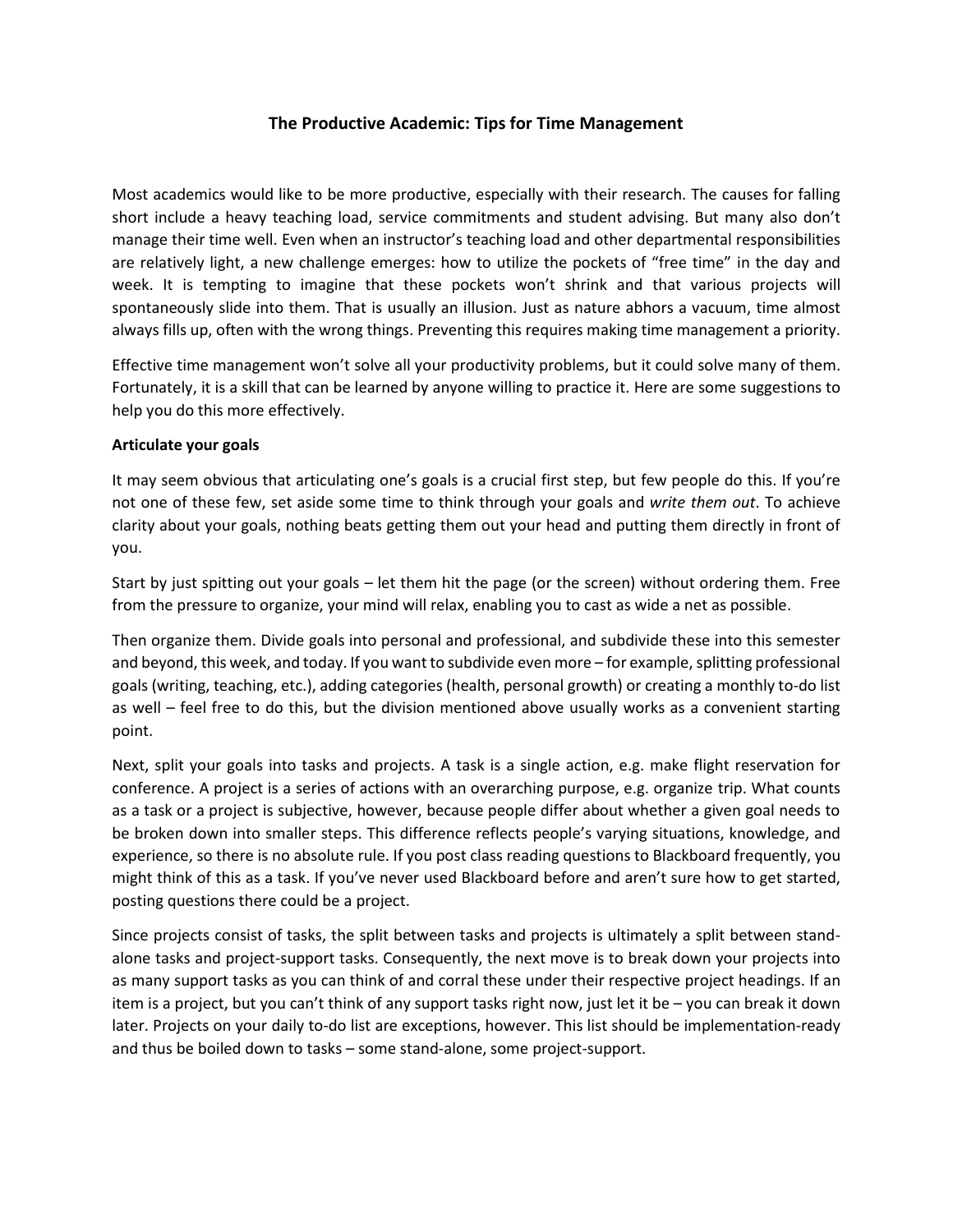### **The Calendar**

Put tasks and appointments that you need to schedule in advance on your calendar. This should include both recurrent and non-recurrent stuff. Don't put your daily list on your calendar. First, it clutters up your calendar, making important scheduled appointments hard to see. Second, you'll probably modify your daily list many times, adding items here and crossing off items there as the day unfolds. Although online calendars won't be the worse for wear, paper calendars will start looking like a war zone, making scheduled appointments difficult to locate.

Put your calendar commitments on your daily list. This will enable you to see, in a single view, everything that needs to be done that day. Arrange your daily list in roughly chronological order. You don't have to assign a specific time for each – that's usually impossible – but it's helpful to have a general idea of what you're going to do when.

#### **The Mechanics of the Daily Review**

In *Getting Things Done*, David Allen calls the time you spend making your daily to-do list 'the daily review.' It usually takes only 10 to 15 minutes, but you do have to make it a regular habit. Let's assume that having already implemented your first daily list, you're sitting down to create your next one. This should be a *new* list – not a continuation of your previous list with completed items crossed off and new items added. Creating a new list reduces clutter, making it easier to focus.

### What's the next step?

First, decide which incomplete tasks – if there are any – from your previous daily list you wish to include on your new list. Second, you probably jot down additional tasks or projects as they occur to you, or are assigned to you, during the day. If you plan to complete them that day, but not right away, add them to *that* day's daily list as soon as you can, cashing out projects into support tasks. Otherwise, keep a separate list for these called "unsorted." (If your daily list is on a sheet of paper, keeping the unsorted list on the backside works well.) During your daily review, scan your unsorted list to see if any items are ripe for your new daily list. Third, consult your weekly list for anything that needs to be done today. On the daily list it goes. Fourth, look over the remaining unsorted tasks and add them to your weekly, monthly, orsemesterplus lists to review later. Lastly, ask yourself if there's anything that you haven't thought of or anything that you forgot.

Pick a certain time of day to conduct your daily review and to stick to it. What time works best? That depends on you and your schedule, but there are a few things to consider. If you're a morning person, conducting your daily review before you leave for work or just after you arrive may be the obvious choice. Doing it in the evening (or afternoon) before does have some advantages, however. You get time to sleep on your daily list and think of things you overlooked. Also, because there's no pressure to complete the daily review immediately, your mind can wander more freely, which fosters a more creative search. Finally, it's nice to wake up to a completed daily list – you can look it over quickly, add anything that's missing, and hit the ground running. You don't have to spend extra energy fending off the usual distractions of a busy morning. On the other hand, many people don't have the energy to conduct their daily review right after work or in the evening – they're just too drained. And the absence of pressure to complete it in time for work can open the door to procrastination. You might experiment a little before settling on an approach that works best for you.